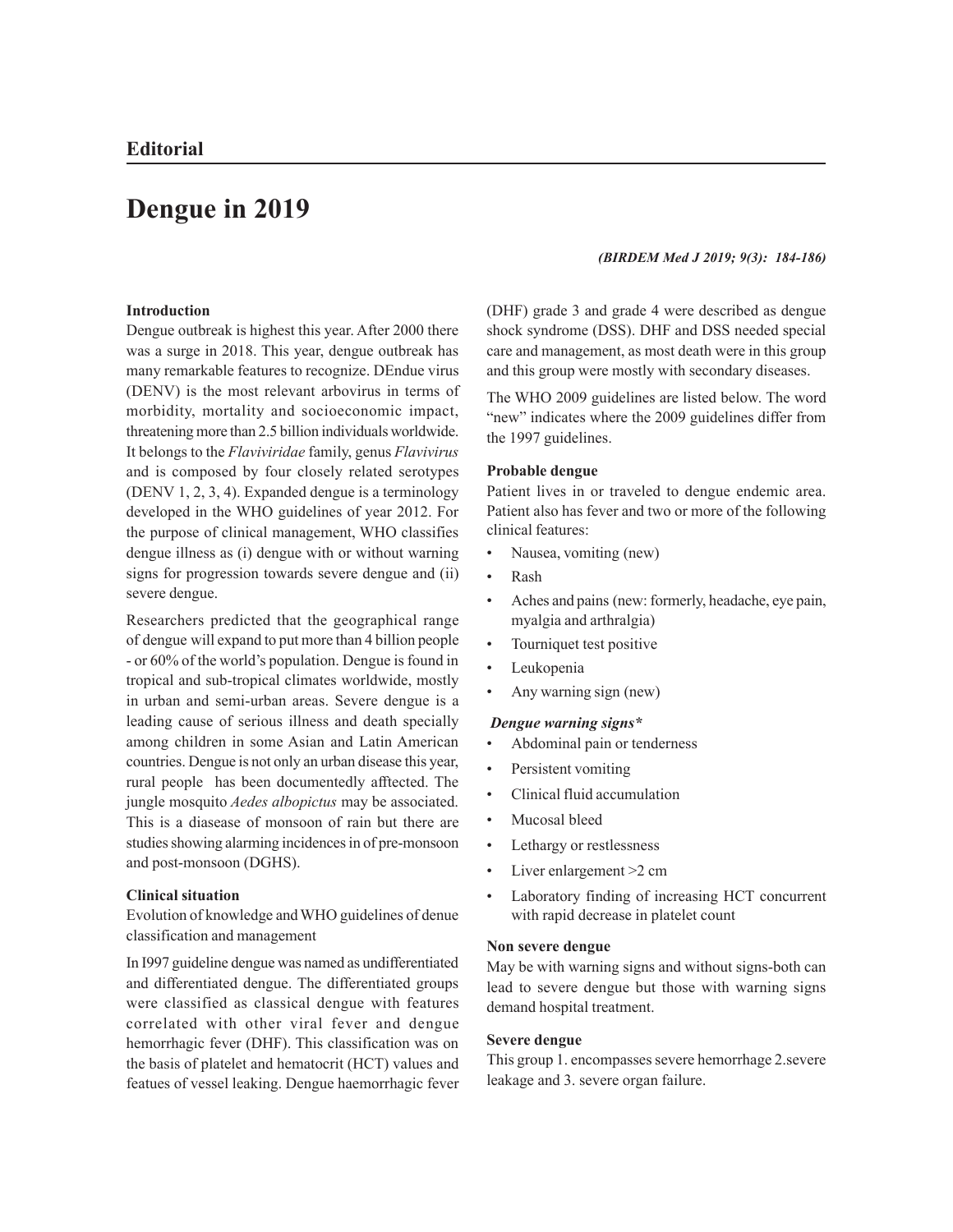# **Expanded dengue syndrome**

In 2012 WHO has to incrportae expanded dengue syndrome in the nomenclature seeing the organ involvement in the disease menifestation. Came in text book in 2015.

Dengue with atypical manifestation and expanded dengue syndrome are actually apprehension of manifestation. Some cases shows practical experience that dengue cases present with organ involvement which do not fit with fetures of dengue hemorrhagic fever or dengue shock syndrome. They were named as expanded dengue syndrome. Any organ involvement is possible; single organ or multiple organ. Mild or severe involvement is possible. There are people with risk group like (1) those with extremes of age, with pregnancy or (2) co-morbidities like diabetes mellitus, chronic obstructive pulmonary disease (COPD), renal failure and (3) co-infections like malaria, typhoid, leptospirosis etc. Records showed many patients had ECG changes with biochemical even echocardiography favoured acute myocardial infarction (MI) even some of whome had attempted angiography and finally revealed they were dengue cases, most of them became alright after 3-4 days of symptomatic treatment after the diagnosis. Chinese study showed they have cases with myocarditis mostly with arrhythmias and heart failure . There are case reports of encephalitis and Guillen Barre like syndromes and also acute renal failure with rhabdomyolysis undergoing hemodialysis. There are clinical cases of appendicitis, cholecystitis, pancreatitis eventually dischargd in 2-3 days of treatment of dengue.

## **Classification enlighting management**

So, eventually disease dengue can be grouped for management purose in to **A.** mild or classical dengue fever. This group can be managed in out-patient (OPD) or at home **B.** moderate or DHF grade 1, grade 2 and/ dengue with warning signs and dengue in risk groups. This groups need special attention and should preferably be managed in hospital and **C.** severe dengue –better managed in intensive care units (ICU) specially those with decompensated shock.

## **Why dengue is different this year**

It is not the disease rather presentation of the disease is different this year. Practically more patient is with

dengue hemorrhagic fever than previous years. Theoritically reinfection of dengue is dengue hemorrhagic fever. We had first outbreak of dengue in our country in the year 2000. Quite natural many of recent infections are are 2nd or 3rd infections. Naturally if some one is with DEN-1 infection who will never have dengue with DEN-1. He/she has the chance dengue infection almost nil in first year because of the heterophilic antibody devoloped in him/her. In subsequent years chance of infection reduced to 5% but this is almost certain that it would be a hemorrhagic one. This is due to another antibody which enhance the destruction of so called antibody enhanced immune destruction . So disease is mostly severe .

Another thing is presentation. This year of patients presented with warning signs. This may be due to different viral infection, infection with multiple virus, virus may have mutation. In Asia Den-2 and Den-3 is prevalent. Bangabandhu Shaikh Mujib Medical University (BSMMU) showed prevalence of all four strain of visrus this year. ICDDR,B showed predilection of Den-3. This year incidence was more. Institute of Epidemiological Diseases Control and Reaserch (IEDCR) records showed after 2000, 2018 had highest incidence of dengue. They had the prediction of higher incidence this year (2019) which was in concordance with other Asian countries like Vietnam, Combodia, Malaysia, Thiland, Philippines. Many scientists studying dengue pathogenesis showed that a high viral load and activation of high numbers of nonprotective T cells result in a "storm" of inflammatory cytokines and other mediators, leading to the increased plasma leakage characteristic of DHF/DSS. More than 50 years of research on dengue has resulted in a host of literature, which strongly suggests that the pathogenesis of DHF and DSS involves viral virulence factors and detrimental host responses, collectively resulting in abnormal hemostasis and increased vascular permeability. Differential targeting of specific vascular beds is likely to trigger the localized vascular hyperpermeability underlying DSS.

## **Investigation**

Two things happen in pathophysiology 1. coagulopathy and 2.vasculopathy-functional vessel leakage (not structural reason for quick recovery). Detail investigation is not needed other than advanced/ complicated cases. Epidemiologically dengue like other